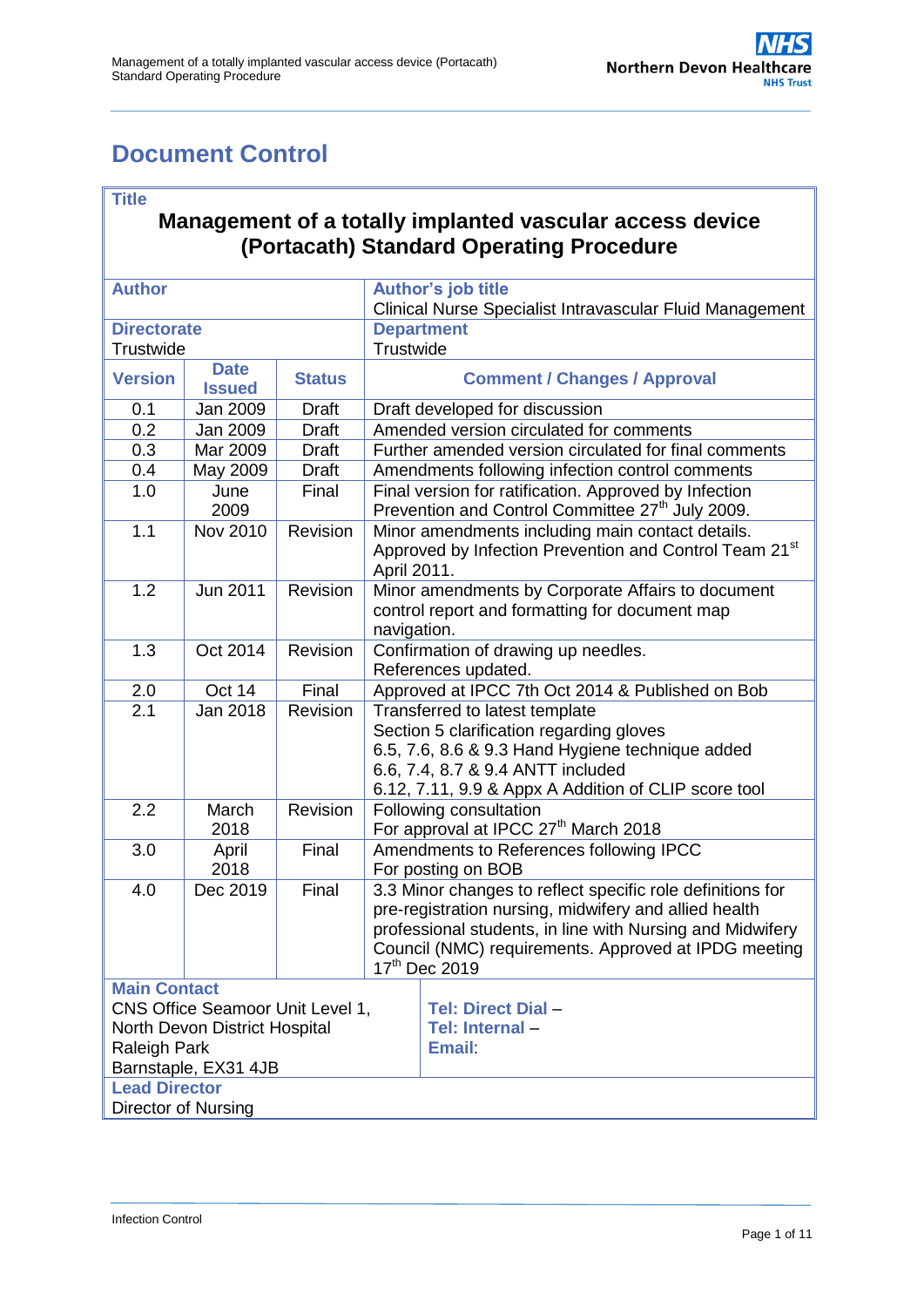| <b>Document Class</b>                                                         |                    | <b>Target Audience</b>                          |                                                |  |  |  |  |
|-------------------------------------------------------------------------------|--------------------|-------------------------------------------------|------------------------------------------------|--|--|--|--|
| <b>Standard Operating Procedure</b>                                           |                    | <b>Registered Nurses</b>                        |                                                |  |  |  |  |
|                                                                               |                    |                                                 | <b>Registered Midwives</b>                     |  |  |  |  |
|                                                                               |                    | <b>Medical Staff</b><br>$\bullet$               |                                                |  |  |  |  |
|                                                                               |                    | <b>Operating Department Practitioners</b>       |                                                |  |  |  |  |
| <b>Distribution List</b>                                                      |                    | <b>Distribution Method</b>                      |                                                |  |  |  |  |
| <b>Clinical Leads</b>                                                         |                    | Trust's internal website                        |                                                |  |  |  |  |
| <b>Superseded Documents</b>                                                   |                    |                                                 |                                                |  |  |  |  |
| None                                                                          |                    |                                                 |                                                |  |  |  |  |
| <b>Issue Date</b>                                                             | <b>Review Date</b> |                                                 | <b>Review Cycle</b>                            |  |  |  |  |
| Dec 2019<br>Dec 2022                                                          |                    | Three years                                     |                                                |  |  |  |  |
| <b>Consulted with the following</b>                                           |                    | <b>Contact responsible for implementation</b>   |                                                |  |  |  |  |
| stakeholders: (list all)                                                      |                    | and monitoring compliance:                      |                                                |  |  |  |  |
| <b>Infection Prevention and Control Team</b>                                  |                    | <b>CNS Intravascular Fluid Management</b>       |                                                |  |  |  |  |
| <b>Chemotherapy Staff</b>                                                     |                    | <b>Education/ training will be provided by:</b> |                                                |  |  |  |  |
| Intensive Care nurses                                                         |                    | <b>Workforce Development</b>                    |                                                |  |  |  |  |
| <b>Community Staff</b>                                                        |                    |                                                 |                                                |  |  |  |  |
| <b>Approval and Review Process</b>                                            |                    |                                                 |                                                |  |  |  |  |
| Infection Prevention and Decontamination Group<br>$\bullet$                   |                    |                                                 |                                                |  |  |  |  |
|                                                                               |                    |                                                 |                                                |  |  |  |  |
| <b>Local Archive Reference</b>                                                |                    |                                                 |                                                |  |  |  |  |
| <b>G:</b> \Infection Control                                                  |                    |                                                 |                                                |  |  |  |  |
|                                                                               | <b>Local Path</b>  |                                                 |                                                |  |  |  |  |
| G:\INFECTION CONTROL\IC Manual - Policies\SOPs\Current IV SOPS\SOP-Management |                    |                                                 |                                                |  |  |  |  |
| of Portacath v3.1 following IPDG Dec 2019.docx                                |                    |                                                 |                                                |  |  |  |  |
| <b>Filename</b><br>SOP-Management of Portacath v3.1 following IPDG Dec 2019   |                    |                                                 |                                                |  |  |  |  |
|                                                                               |                    |                                                 | <b>Tags for Trust's internal website (Bob)</b> |  |  |  |  |
| <b>Policy categories for Trust's internal</b><br>website (Bob)                |                    |                                                 |                                                |  |  |  |  |
| <b>Infection Control</b>                                                      |                    | Access Device, VAD                              | Central line, CVC, TIVAD, TIC, Vascular        |  |  |  |  |
| <b>Standard Operating Procedures</b>                                          |                    |                                                 |                                                |  |  |  |  |
|                                                                               |                    |                                                 |                                                |  |  |  |  |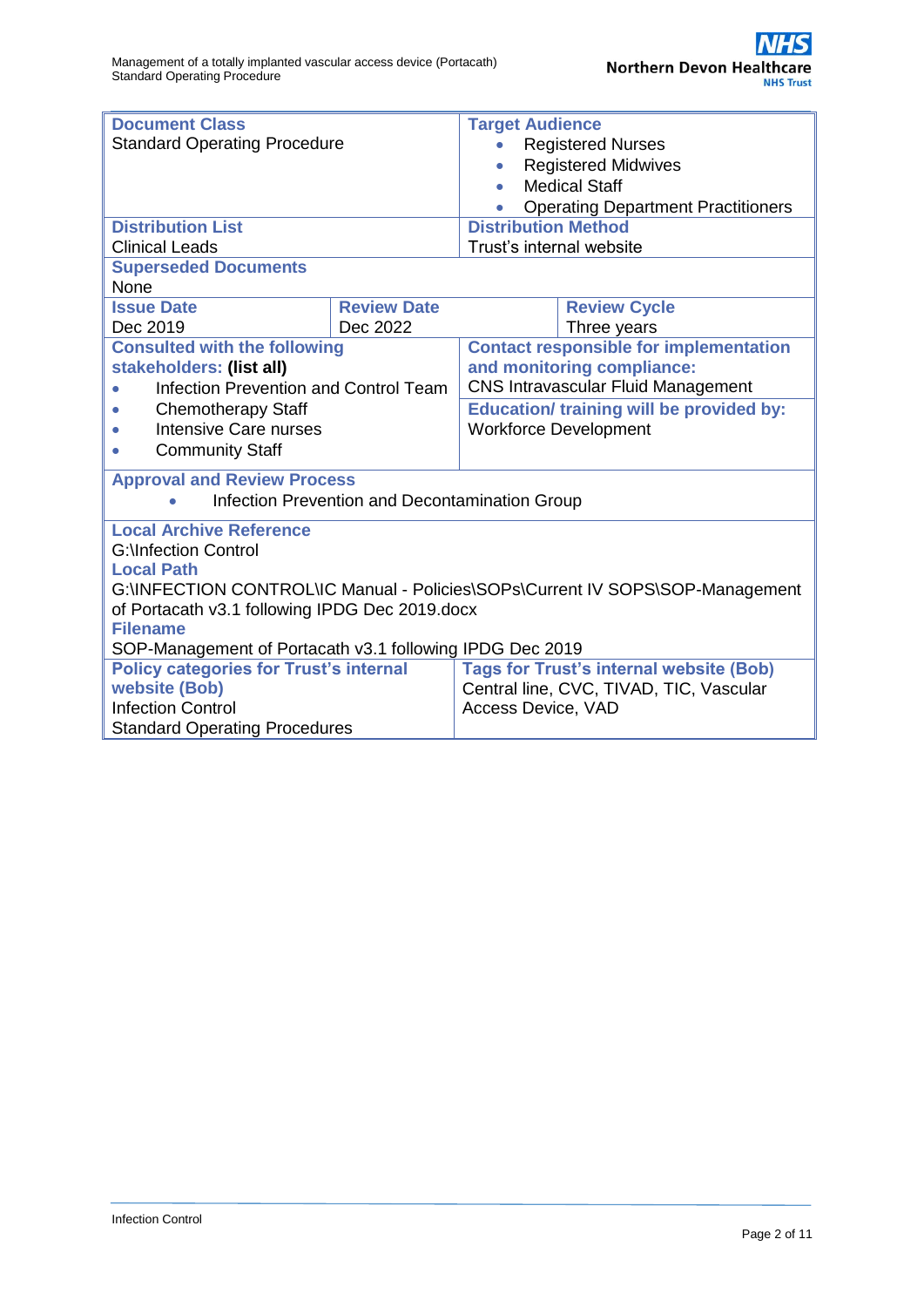## **CONTENTS**

| 1. |  |  |  |  |
|----|--|--|--|--|
| 2. |  |  |  |  |
|    |  |  |  |  |
| 4. |  |  |  |  |
| 5. |  |  |  |  |
|    |  |  |  |  |
|    |  |  |  |  |
|    |  |  |  |  |
|    |  |  |  |  |
|    |  |  |  |  |
|    |  |  |  |  |
|    |  |  |  |  |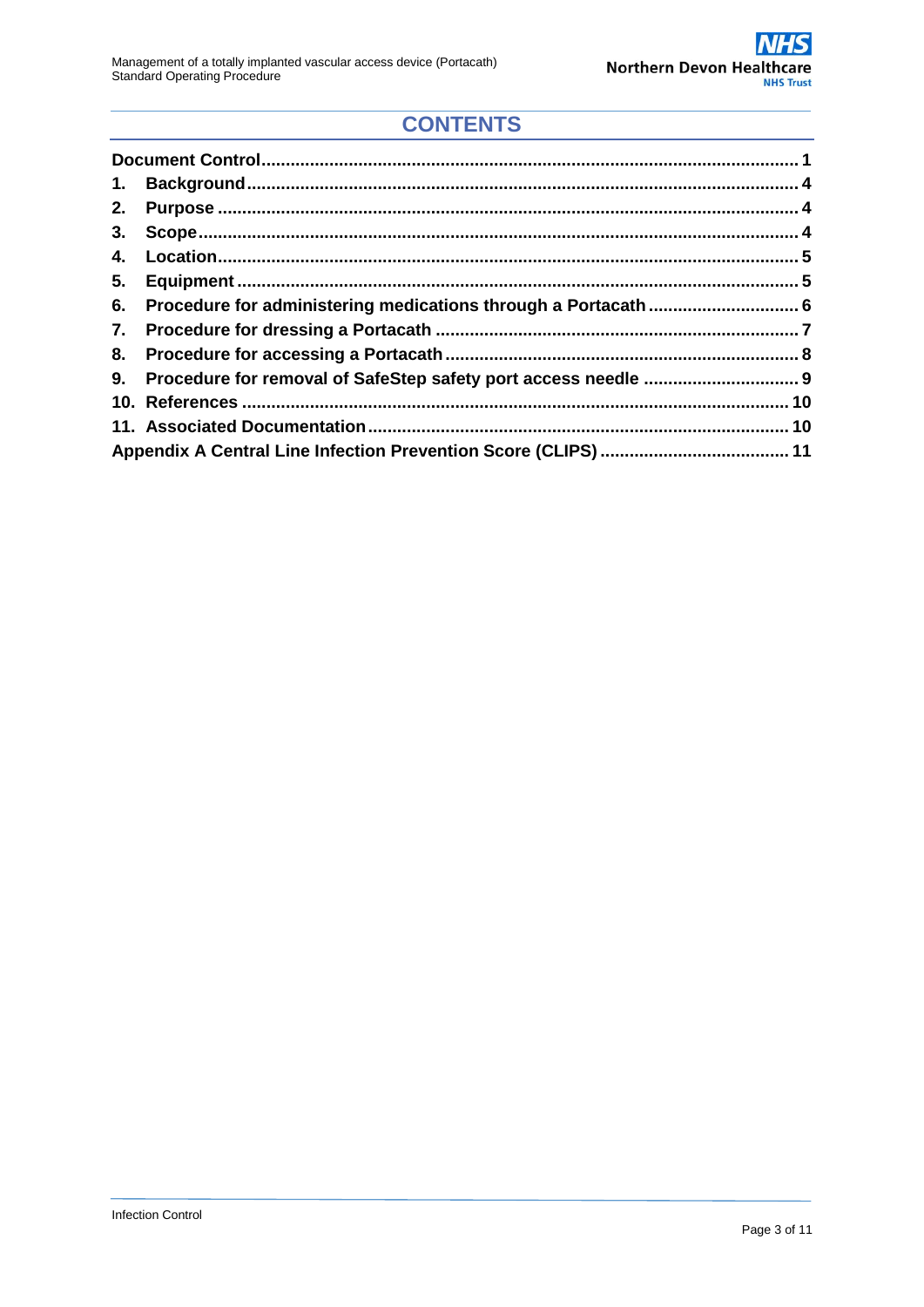## <span id="page-3-0"></span>**1. Background**

- **1.1.** This document sets out Northern Devon Healthcare NHS Trust's system for the management of a totally implanted vascular access device (TIVAD) eg Portacath and this procedure replaces all existing guidance/ superseded procedures.
- **1.2.** A totally implanted vascular access device (Portacath) is a device inserted under the skin into the superior vena cava to provide repeated long term access through the skin via a non-coring needle.

### <span id="page-3-1"></span>**2. Purpose**

- **2.1.** The Standard Operating Procedure (SOP) has been written to:
	- Identify the procedures for the management of a totally implanted vascular access device (Portacath).
	- Reduce the risks associated with having a totally implanted vascular access device (Portacath) by identifying evidence based safe systems of work.

## <span id="page-3-2"></span>**3. Scope**

- **3.1.** This Standard Operating Procedure (SOP) relates to the following staff groups who may be expected to manage and maintain a totally implanted vascular access device (Portacath) and should be used in conjunction with standard operating procedures which refer to the administration of injectable medications:
	- Registered Nurses
	- Registered Midwives
	- Medical Staff
	- Operating Department Practitioners
- **3.2.** Staff undertaking this task must be able to demonstrate attendance at relevant Trust training and be reassessed as competent as per NDHT Assessment and Maintenance of Clinical and Medical Device Competence in Nurses, Midwives, AHPs and Support Workers Policy.
- **3.3.** Student healthcare practitioners may be given increased responsibility as they progress with their training, but must remain directly supervised by a competent Registrant at all times until registration, according to their professional body and standards; the supervising registrant will need to make themselves aware of the previous experience of the student, the stage of the course and assess current competencies.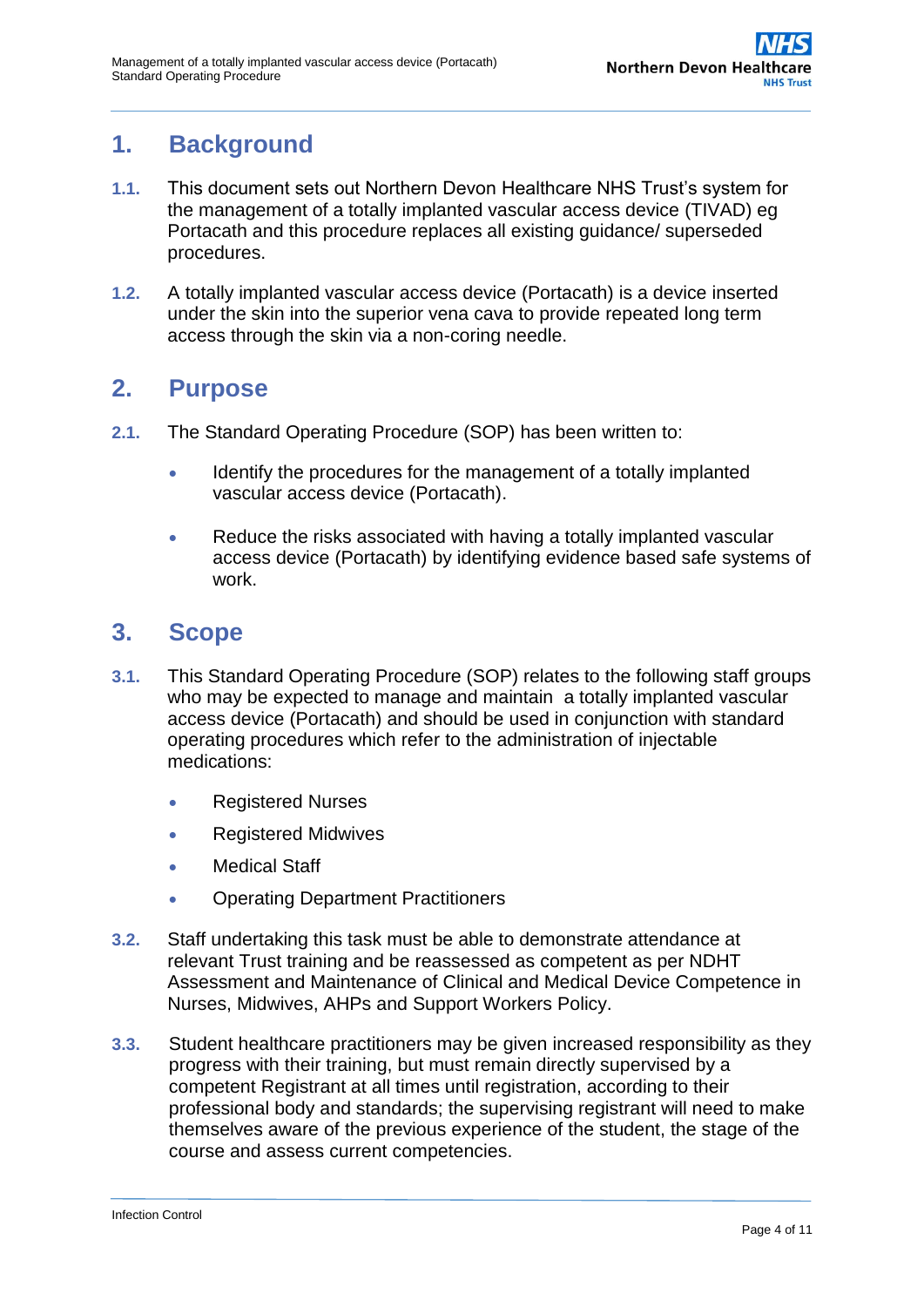### <span id="page-4-0"></span>**4. Location**

**4.1.** This Standard Operating Procedure can be implemented in all settings where competent staff are available to perform this skill and asepsis maintained.

## <span id="page-4-1"></span>**5. Equipment**

- **5.1.** Equipment:
	- 0.9% sodium chloride flushes (10mls)
	- Ampoules of heparinised solution
	- 10ml syringes *(smaller syringes will increase pressure exerted on veins and could damage the line)*
	- **Blunt fill and/or filter needles for drawing up**
	- Non coring needle (SafeStep safety port access)
	- 2% chlorhexidine gluconate in 70% alcohol
	- Sterile dressing pack
	- Sterile transparent dressing with high moisture/vapour transmission rate e.g. IV3000
	- Needlefree access device eg Codan Swanlock
	- Sharps bin
	- Protective eye/face wear if required
	- Medications for administration
	- Gloves
- **5.2.** The use of non-sterile or sterile gloves will depend on the procedure being undertaken and its technical difficulty, contact with susceptible sites or clinical devices and the risks involved, including the risk of exposure of the health care worker to blood and / or body fluids (RCN 2016).
- **5.3.** Heparinised solution should be considered for maintenance of a Totally Implanted Vascular Access Device, but should not be used routinely if the patient is to receive a course of treatment via this device. In all situations this should be discussed with medical staff and prescribed. If heparinised flush is indicated this should be administered after the final 0.9% sodium chloride flush and again administered under positive pressure.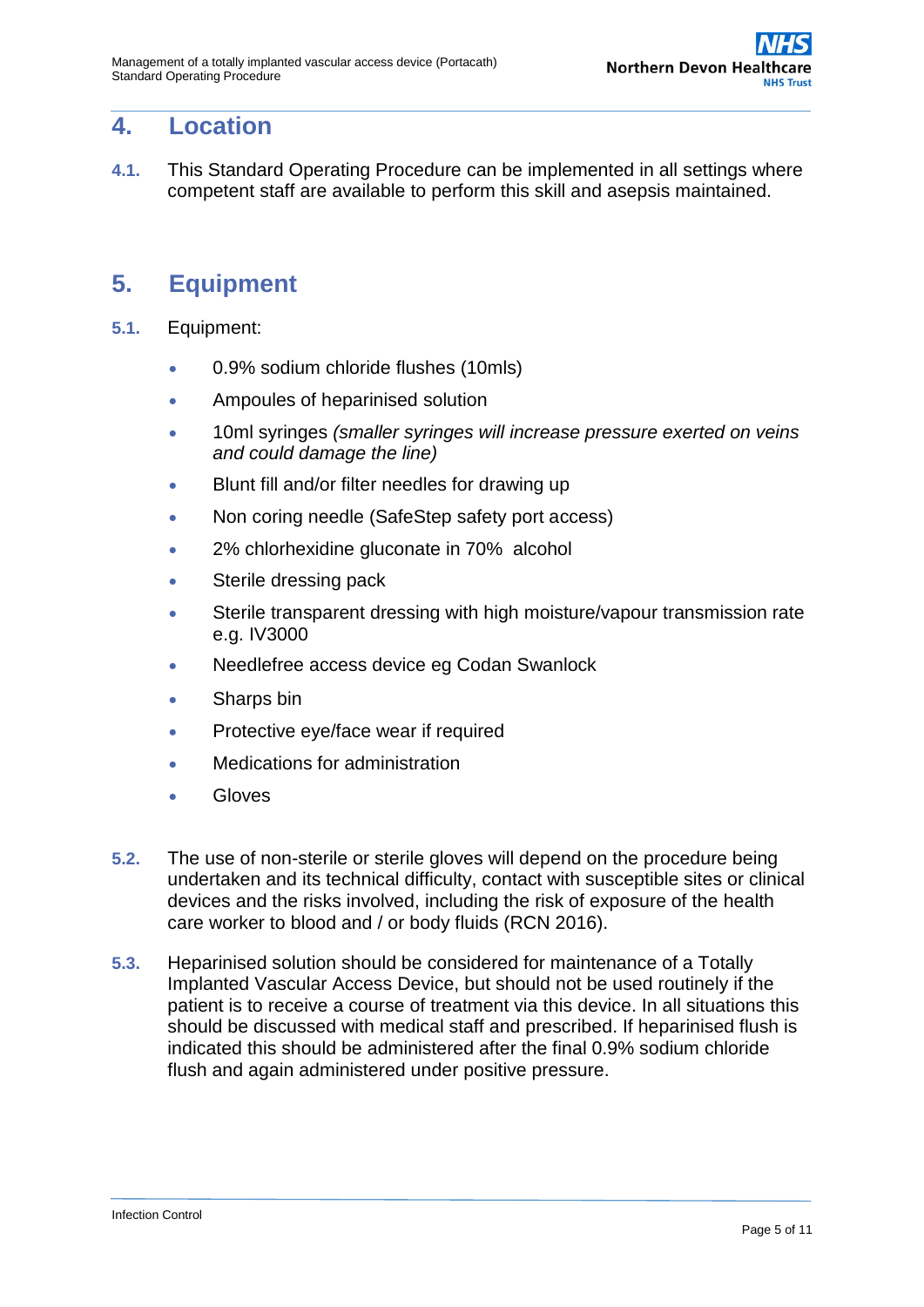## **6. Procedure for administering medications through a Portacath**

- **6.1.** Explain the procedure to the patient checking patient identity against relevant prescription documents, check allergy status and gain informed consent.
- **6.2.** Prepare equipment as required from list in section 5. Prepare the medications prescribed as per the relevant standard operating procedures and 0.9% sodium chloride flushes. You will need enough flushes to flush the line pre administration of medications, between each medication and to flush on completion of administration.
- **6.3.** Position the patient appropriately, ensuring they are comfortable, with line exposed respecting individuals privacy and dignity as necessary.
- **6.4.** Consider the use of protective eye / face wear and aprons if there is an increased risk of splash inoculation (e.g. unpredictable patients).
- **6.5.** Wash hands using an effective Hand Hygiene (HH) technique and apply gloves.
- **6.6.** Use aseptic non-touch technique (ANTT) at all times.
- **6.7.** Thoroughly disinfect needlefree access device with 2% chlorhexidine gluconate in 70% alcohol and allow to air dry. This should be repeated for each lumen.
- **6.8.** If the line is not in constant use, attach an empty syringe, release clamp and attempt to aspirate 5mls blood to verify position. This is not always possible but attempts should be made to verify position of the catheter. This should be repeated for each lumen if relevant. If you are unable to confirm position you should flush cautiously. If you have any concerns the line is not patent then further advice should be sought.
- **6.9.** Flush the line under constant pressure and then administer any medications as per prescription flushing between each medication.
- **6.10.** If the flush is a maintenance flush or upon completion of medication administration the final flush should be done utilising a brisk push pause technique (1ml/time) and clamped under positive pressure i.e. before syringe is removed from needle free device. This should be done for each lumen if appropriate.
- **6.11.** Dispose of all sharps and consumables immediately at point of treatment according to NDHT Waste Management Policy.
- **6.12.** Document the process within the patient notes including a record of the CLIP score.
- **6.13.** Lines not being routinely used should be flushed monthly.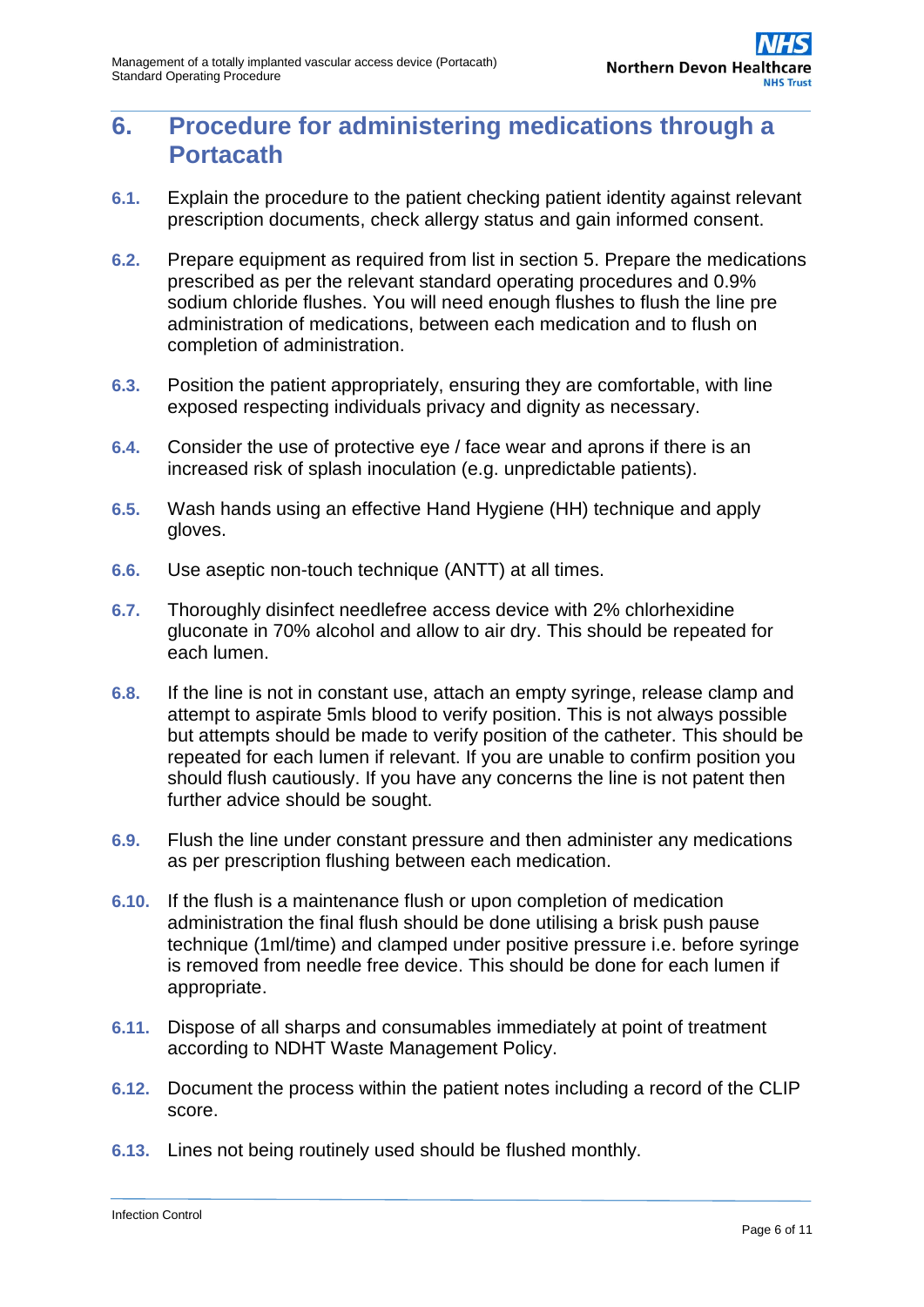- **6.14.** When needle-free access devices are replaced the end of the line should be cleaned with 2% chlorhexidine gluconate in 70% alcohol.
- **6.15.** Monthly maintenance flushes should be done with 0.9% sodium chloride and locked with heparinised solution. The totally implanted vascular access device will need to be accessed using a non-coring needle (see separate section).
- **6.16.** Advice should be sought if:
	- There is a history of difficulty with this procedure
	- You are unsure of the catheter position
	- You observe any signs of infection, phlebitis or infiltration
	- You are concerned that the line has occluded

### **7. Procedure for dressing a Portacath**

- **7.1.** Between treatments when no needle access to the device is required a dressing may not be indicated and this should be reviewed on an individual basis.
- **7.2.** Change dressing every 7 days or sooner if contaminated.
- **7.3.** Explain the procedure to the patient checking patient identity and gain informed consent.
- **7.4.** Using the principles of Aseptic Non Touch Technique (ANTT) prepare the equipment prepare the equipment as required from list in section 5.
- **7.5.** Put on gloves and loosen the dressing, removing it without touching the catheter and exit site - lifting from the base of dressing upwards reduces the risk of dislodging the catheter.
- **7.6.** Wash hands using an effective Hand Hygiene (HH) technique and apply sterile gloves.
- **7.7.** Thoroughly disinfect entry site with 2% chlorhexidine gluconate in 70% alcohol for at least 30 seconds and allow to air dry.
- **7.8.** Place new dressing over site.
- **7.9.** Replace needlefree access devices.
- **7.10.** Dispose of all sharps and consumables immediately at point of treatment according to NDHT Waste Management Policy.
- **7.11.** Document the process within the patient notes including the CLIP score.
- **7.12.** Advice should be sought if:
	- There is a history of difficulty with this procedure
	- You are unsure of the catheter position
	- You observe any signs of infection, phlebitis or infiltration
	- You are concerned that the line has occluded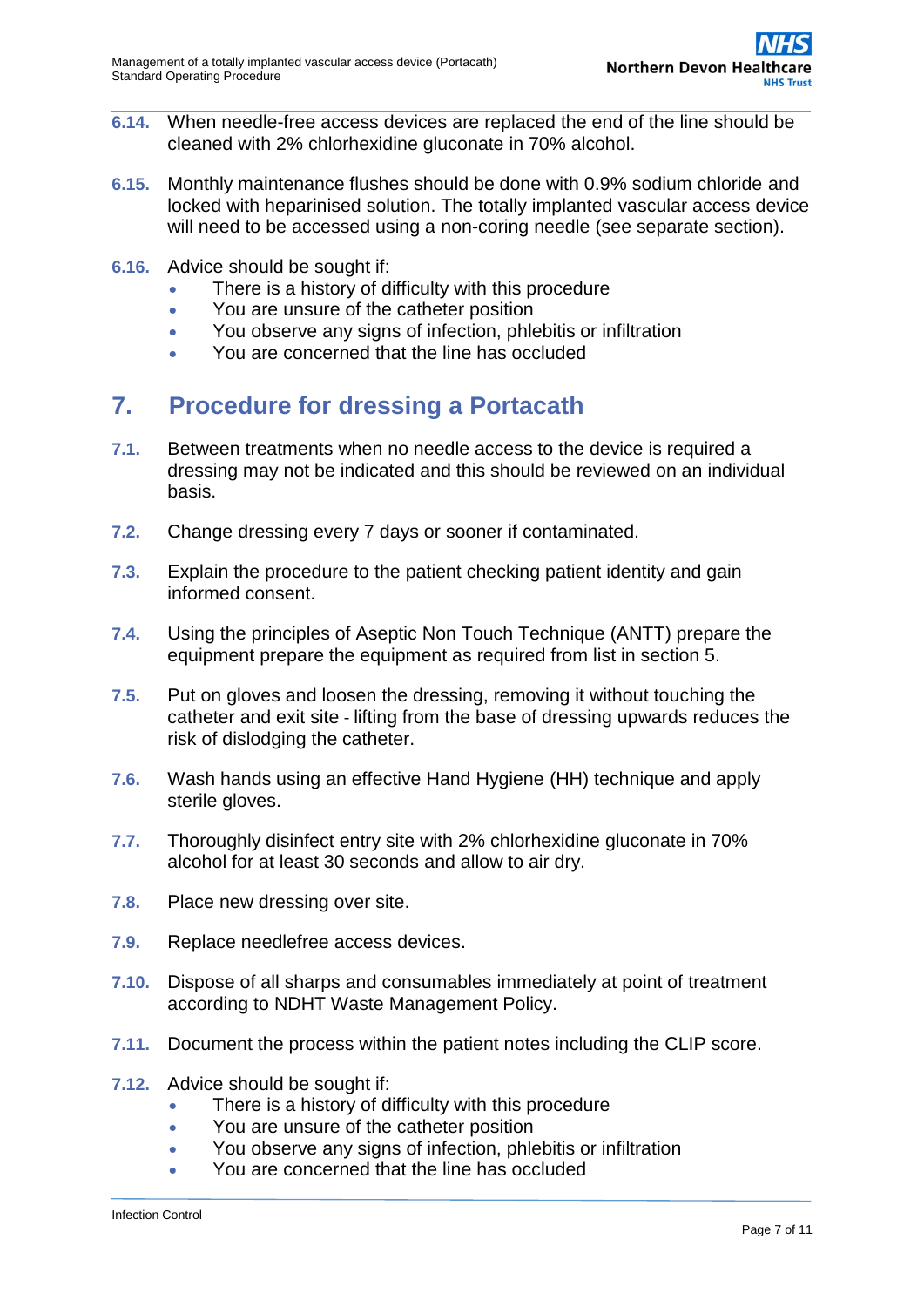#### **8. Procedure for Accessing a Portacath**

- **8.1.** Consider use of topical anaesthetic.
- **8.2.** Consider topical antibiotics.
- **8.3.** Consider the use of protective eye / face wear if there is an increased risk of splash inoculation (e.g. unpredictable patients).
- **8.4.** Explain the procedure to the patient checking patient identity against relevant prescription documents and gain informed consent.
- **8.5.** Position the patient appropriately, ensuring they are comfortable, with site exposed respecting individuals privacy and dignity as necessary.
- **8.6.** Wash hands using an effective Hand Hygiene (HH) technique and prepare equipment as required from list in section 5.
- **8.7.** Use aseptic non-touch technique (ANTT) at all times.
- **8.8.** Through palpation locate site of the port identifying the septum assessing the depth of the port and thickness of the skin.
- **8.9.** Select appropriate size and type of needle to access according to treatments of maintenance regime.
- **8.10.** Thoroughly disinfect skin over septum using 2% chlorhexidine gluconate in 70% alcohol for at least 30 seconds and allow to air dry.
- **8.11.** Holding the access needle in the dominant hand, stabilise the port with thumb and forefinger of non-dominant hand.
- **8.12.** Inform patient of your actions upon accessing.
- **8.13.** Insert the needle under pressure perpendicular to port through skin into the septum until the rear plate of the hub is felt.
- **8.14.** Using an empty syringe draw back in an attempt to confirm position.
- **8.15.** Flush with 5ml 10ml 0.9% sodium chloride slowly observing for any pain or swelling.
- **8.16.** Administer any drugs as prescribed considering the standard operating procedures on injectable medicines.
- **8.17.** Flush with 10ml 0.9% sodium chloride.
- **8.18.** Finally flush with 5ml heparinised solution using push pause technique and clamp the line ensuring pressure is maintained.
- **8.19.** If the needle is to remain in situ cover with a sterile dressing.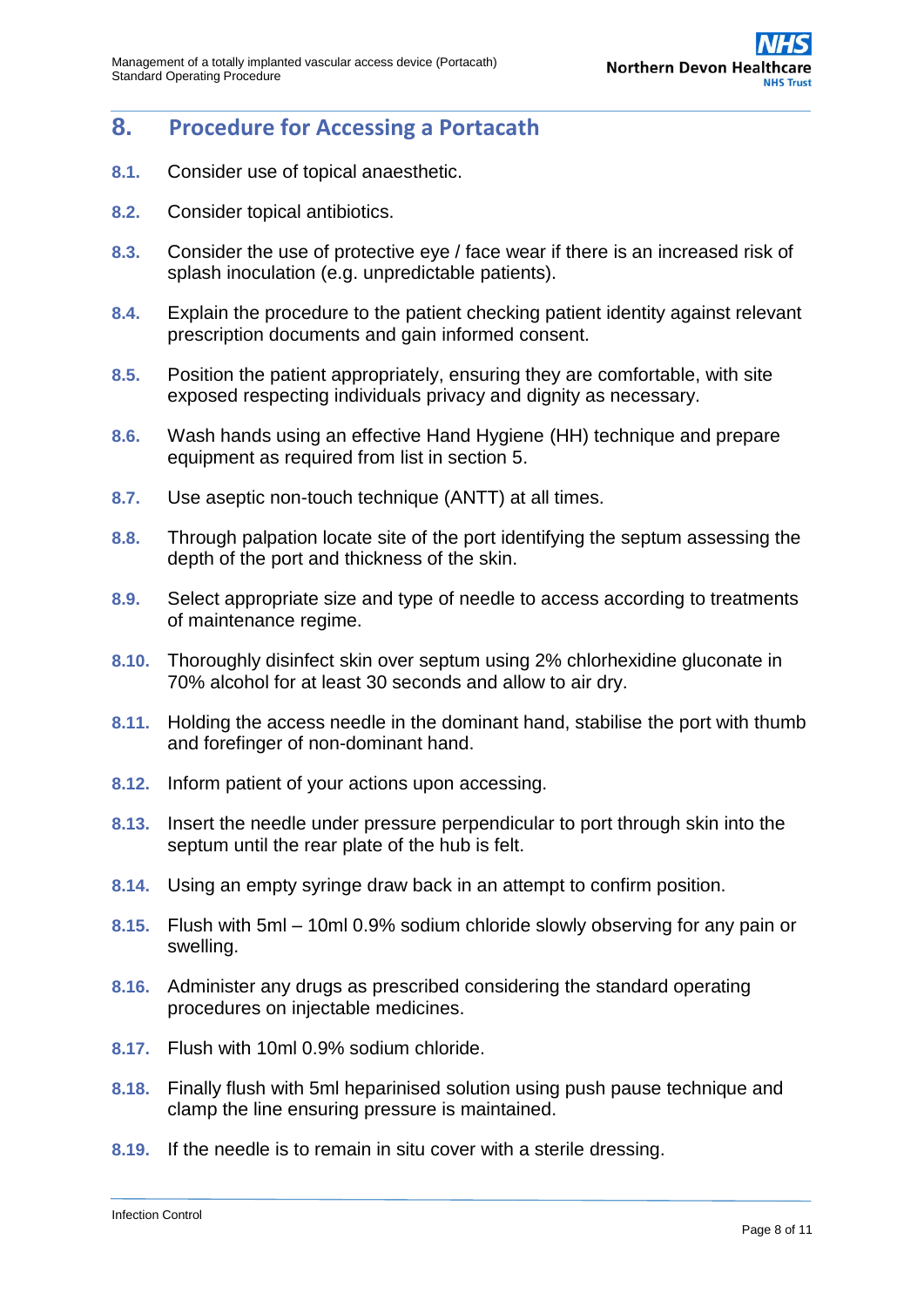- **8.20.** Dispose of all sharps and consumables immediately at point of treatment according to NDHT Waste Management Policy.
- **8.21.** Document the process within the patient notes.

#### **9. Procedure for Removal of SafeStep safety port access needle**

- **9.1.** This needle can be removed in all settings providing asepsis is maintained.
- **9.2.** Explain the procedure to the patient checking patient as per local policy and gain informed consent.
- **9.3.** Wash hands using an effective Hand Hygiene (HH) technique and prepare equipment as required from list in section 5.
- **9.4.** Use aseptic non-touch technique (ANTT) at all times.
- **9.5.** Remove dressing carefully lifting from the base of the dressing upwards reducing the risk of dislodging the accessed port.
- **9.6.** Remove needle by securing the port between thumb and forefinger and gently pulling the device until the needle is completely removed from the patient applying pressure to the puncture site. The safety mechanism covers the needle point and locks it into the plastic base.
- **9.7.** Apply sterile dressing to site as appropriate and review after 24 hours.
- **9.8.** Dispose of all sharps and consumables immediately at point of treatment according to NDHT Waste Management Policy.
- **9.9.** Document the process within the patient notes including CLIP score and any signs of potential complications upon removal.
- <span id="page-8-0"></span>**9.10.** Advice should be sought if:
	- There is a history of difficulty with this procedure
	- You are unsure of the catheter position
	- You observe any signs of infection, phlebitis or infiltration
	- You are concerned that the line has occluded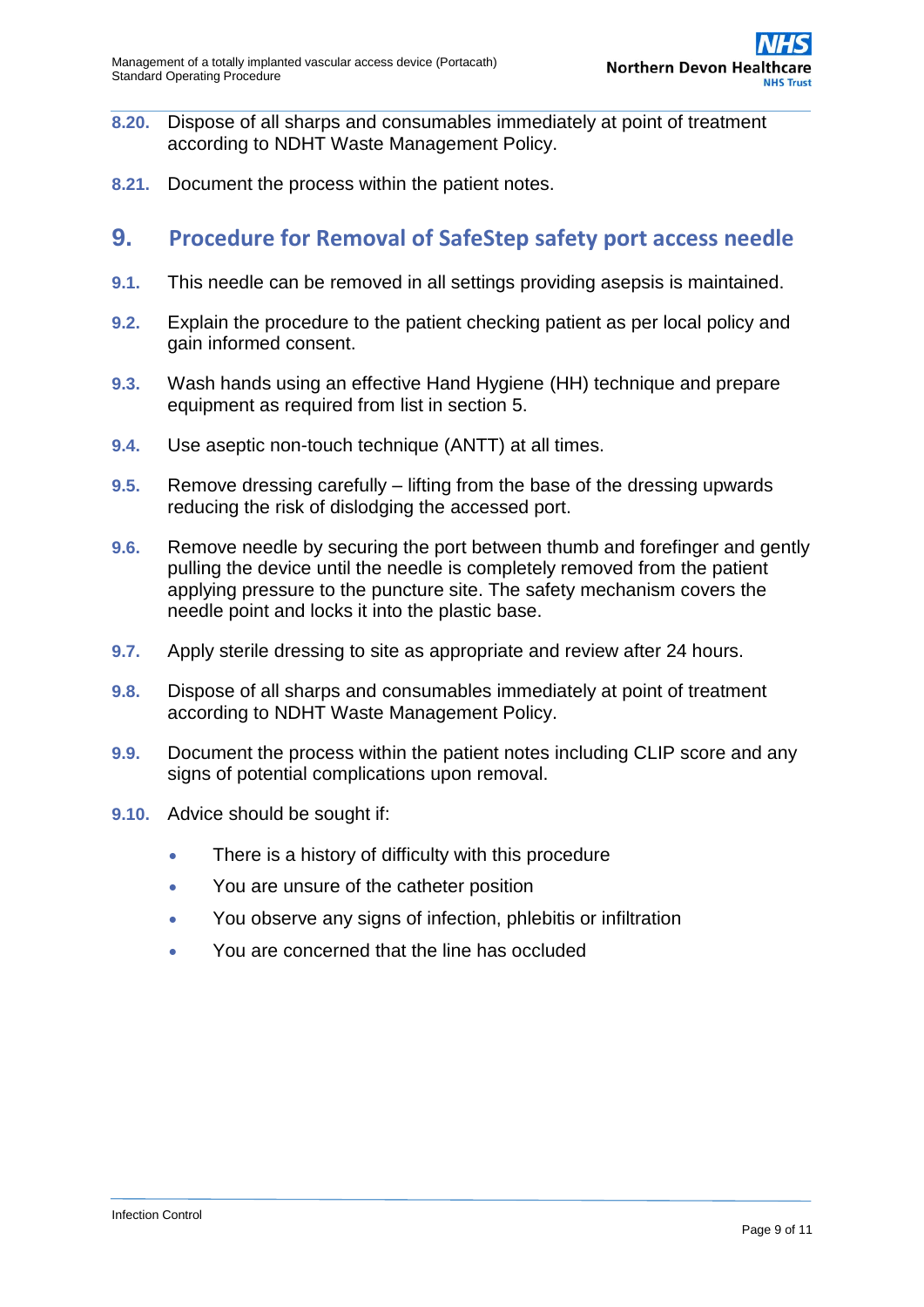## **10. References**

- Loveday H. P. et al (2013) National Evidence Based Guidelines for preventing Healthcare Associated Infections in NHS Hospitals in England (epic 3) [http://www.his.org.uk/files/3113/8693/4808/epic3\\_National\\_Evidence-](http://www.his.org.uk/files/3113/8693/4808/epic3_National_Evidence-Based_Guidelines_for_Preventing_HCAI_in_NHSE.pdf)Based Guidelines for Preventing HCAI in NHSE.pdf
- NHS Improvement High Impact Interventions [https://www.ips.uk.net/files/6115/0944/9537/High\\_Impact\\_Interventions.pdf](https://www.ips.uk.net/files/6115/0944/9537/High_Impact_Interventions.pdf)
- Nicol M, Bavin C, Cronin P, Rawlings-Anderson K, Cole E. and Hunter J. (2012) Essential Nursing Skills 4th Edition. Mosby, London.
- The Royal Marsden Manual of Clinical Nursing Procedures [www.rmmonline.co.uk/](http://www.rmmonline.co.uk/)

## <span id="page-9-0"></span>**11. Associated Documentation**

- **11.1.** Northern Devon Healthcare NHS Trust Policies for :
	- [Aseptic Techniques Policy](http://ndht.ndevon.swest.nhs.uk/policies/?p=1222)
	- Assessment and Maintenance of Clinical and Medical Device Competence in Nurses, Midwives, AHPs and Support Workers Policy
	- Injectable Medicines Policy
	- [Intravascular Devices Policy](http://ndht.ndevon.swest.nhs.uk/policies/?p=1264)
	- [Standard Infection Control Precautions Policy](http://ndht.ndevon.swest.nhs.uk/policies/?p=1302)
	- Waste Management Policy
- **11.2.** Northern Devon Healthcare NHS Trust Standard Operating Procedures SOPs:
	- Administering Injectable Medicines
	- **Blood Samples from Central Venous Catheters**
	- Preparing Injectable Medicines